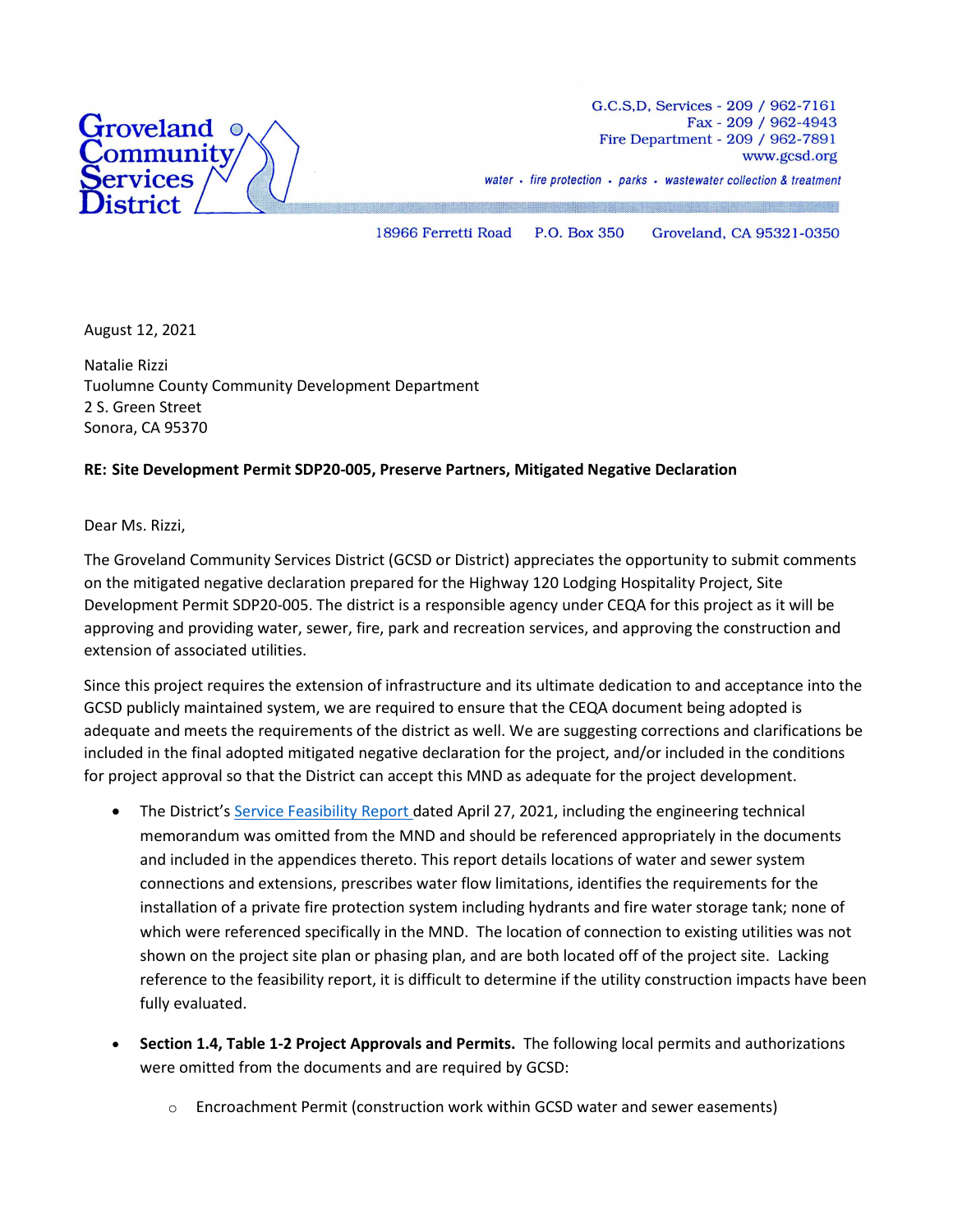$\circ$  Plan Check and Construction Inspection Agreement (Establishes terms and conditions for utility construction, inspection and dedication to GCSD)

## **Please add the above GCSD permit and Agreement to Table 1-2.**

- **Section 3.15, Public Services, Table 3.15-1**
	- o Table 3.15-1 is incorrect and should list Groveland Community Services District/Groveland Fire Department as the jurisdiction responsible for fire protection services. The providers listed in Table 3.15-1 (Calfire and TCFD) respond to emergency calls within the GCSD boundaries under Automatic and Mutual Aid Agreements, if and when they are needed and available. **Please correct Table 3.15-1 to reflect the appropriate service provider.**
	- $\circ$  Paragraph 3.15.1.1 The Fire Protection language is confusing in terms of the responsible agency for fire services; please amend the paragraph accordingly. Fire protection, fire suppression and life and property emergency response for the project site is the jurisdictional responsibility of the Groveland Community Services District Fire Department. The providers listed in Table 3.15-1 (Calfire and TCFD) respond to emergency calls within the GCSD boundaries under Automatic and Mutual Aid Agreements, if and when they are needed and available.

**Please modify the language of paragraph 3.15.1.1 to read as follows:** The nearest fire station to the Project site is GCSD's Groveland Station 78 located approximately two miles northeast of the Project site (Tuolumne County, 2020a). The GCSD Fire Department provides services to the community under a Cooperative Fire Protection Agreement with CALFIRE. Fire services will be provided from that Station 78, in which GCSD is planning in the future for increased equipment and staffing to maintain acceptable service ratios, response times and performance objectives during project operation. The Project will annex to the District's Community Facilities District 2021-01 (Public Services) to provide proportional funding toward GCSD's enhanced services as a condition of receiving fire and park services.

Tuolumne County Fire Department (TCFD) is a cooperative fire department with California Department of Forestry and Fire Protection (CAL FIRE). Within the County-TCFD/ CAL FIRE along with eight fire districts provide life and property emergency response and wildland fire protection services throughout the County and including to the Project site under Mutual Aid Agreements. The nearest fire station to the Project site is Groveland Station 78 located approximately two miles northeast of the Project site (Tuolumne County, 2020a).

The Groveland Community Services District (GCSD) also provides fire services. The GCSD currently has a cooperative agreement with CAL FIRE to provide fire protection services for the community.

#### • **Section 3.16.2 Recreation Impact Analysis - modify language to read:**

The Project would increase the area's tourist population and number of visitors at GCSD's Community Park facilities, the Yosemite National Park and Stanislaus National Forest.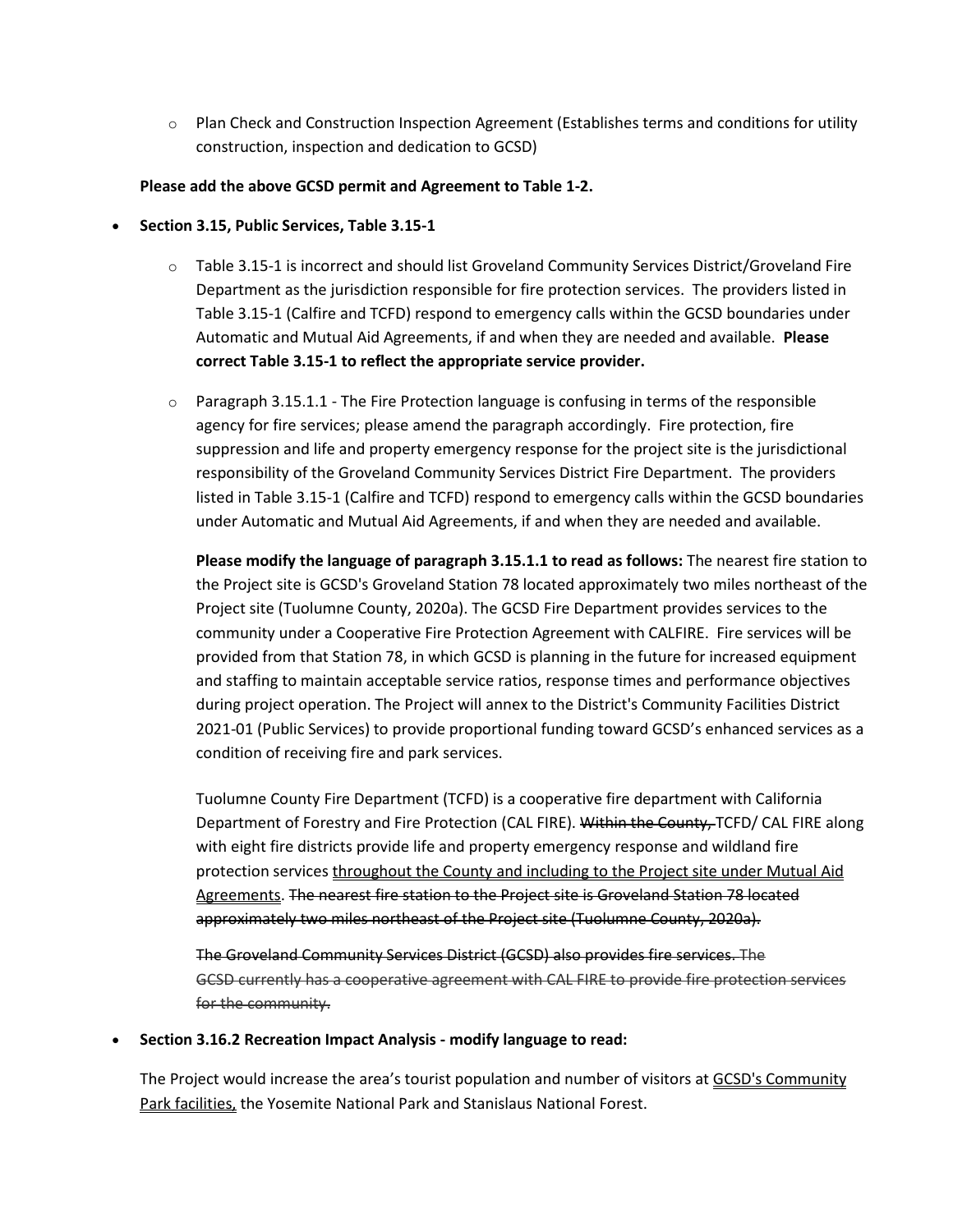# • **Section 3.19.2 Utility Impact Analysis - Add/modify language as follows:**

 $\circ$  Include reference to the GCSD issued Project Feasibility Letter and include in the appendixes.

Installation of the utility infrastructure required for the Project would occur in existing road ROW, easements, during site grading activities and subject to conditions of GCSD construction standards and specifications, permits issued by the GCSD, Caltrans Encroachment Permit and SWPPP; therefore, resulting in a less than significant impact.

The District operates 16 sewage pumping stations serving Groveland, Big Oak Flat and PML. The project site will be served through an existing lift station, reconstructed in 2016 and having capacity for the project without expansion.

The Project involves the installation of water and sewer service connections to the existing District utilities located in the CalTrans right of way and within easements adjacent to the Project. The portions of the water and sewer service connections located in district easements and road right of way will be dedicated to the District for ownership and operation, to their point of termination within the Project.

# • **Section 3.19.2 Utilities Impact Analysis - Add/modify language as follows:**

*Subparagraph b.* GCSD water supply is provided under its agreement with the San Francisco Public Utilities Commission from its Hetch Hetchy system. As detailed in the GCSD Project Feasibility Report, there is adequate water supply available to the project through the GCSD system. The applicant will receive a Will Serve Letter from the GCSD upon the execution of the District's Plan Check and Construction Inspection Agreement. Implementation of the Agreement which includes terms and conditions related to utility design in accordance with District standards, construction, inspections and utility dedication, as well as operation of the Project in compliance with District standards, ordinances, rules and regulations for service will result in a less than significant impact.

**MM UTIL-1: Will Serve Letter.** Prior to construction, the applicant will enter into a Plan Check and Construction Inspection Agreement with the Groveland Community Services District and obtain a Will Serve Letter from the District for the Project. The applicant will abide by all GCSD Agreements, rules and regulations applicable to the Project and its development and operation.

**Subparagraph c.** - The Project would be serviced by GCSD. The proposed Project's sewer demand is estimated to be approximately 20,370 gallons per day (Land and Structure, 2020). As detailed in the GCSD Project Feasibility Report, GCSD has the capacity to service the Project development subject to the terms and conditions of the Plan Check and Construction Inspection Agreement discussed above, and in compliance with District rules, regulations and ordinances; therefore, resulting in a less than significant impact.

# • **Add paragraph 3.20.2.5 or add to language in 3.15.1.1 Fire Protection - [Groveland Community Services](https://www.gcsd.org/files/9b8ea11fd/2720_resolution.pdf)  [District, Fire and Emergency Response Deployment Standards.](https://www.gcsd.org/files/9b8ea11fd/2720_resolution.pdf)**

The GCSD adopted a [Fire Department Master Plan](https://www.gcsd.org/files/73c99bb2b/gcsd_fire_master_plan_05122020.pdf) update on May 12, 2020 which identified facility, financial and staffing resources needs to ensure the continued viability of the fire services provided by GCSD. Recommendations detailed in the plan included the creation of additional revenue sources to